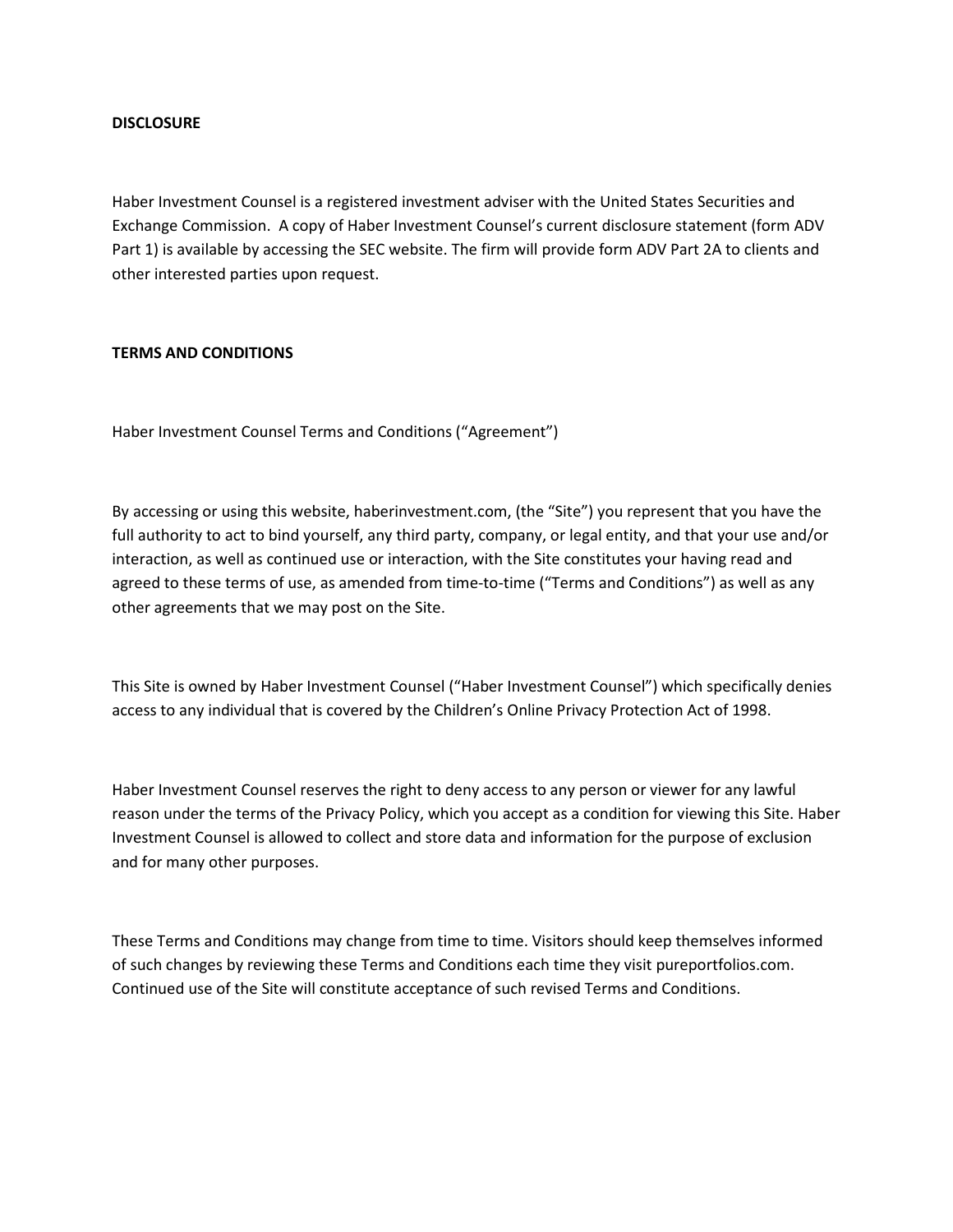Parties to the Terms and Conditions Agreement. Visitors, viewers, users, subscribers, members, affiliates, or customers, collectively referred to herein as "Visitors," are parties to these Terms and Conditions along with the Site and its owner and/or operators.

Use of the information from this Site. Unless they have entered into an express written contract with Haber Investment Counsel to the contrary, Visitors have no right to use any information on the Site in any commercial or public setting or for any purpose. Visitors have no right to broadcast, copy, save, print, sell, or publish any portions of the content of this Site. By accessing the contents of this Site, you agree to this condition of access and you acknowledge that any unauthorized use is unlawful and may subject you to civil or criminal penalties. Except as expressly set forth herein, nothing contained herein shall be construed as granting to Visitor a license under any copyright, trademark, patent or other intellectual property right of Haber Investment Counsel or any third party. Again, Visitor has no rights whatsoever to use the content of, or portions of the Site, including its databases, invisible pages, linked pages, underlying code, or other intellectual property the Site may contain, for any reason or for any use whatsoever. In recognition of the fact that it may be difficult to quantify the exact damages arising from infringement of this provision, Visitor agrees to compensate Haber Investment Counsel with liquidated damages in the amount of U.S. \$100,000, or, if it can be calculated, the actual costs and actual damages for breach of this provision, whichever is greater. Visitor warrants that he or she understands that accepting this provision is a condition of accessing the Site and that accessing the Site constitutes acceptance of these terms.

Ownership of Site or right to use, sell, publish contents of this Site. The Site and its contents are owned or licensed by Haber Investment Counsel. The look, feel, content, organization, graphics, design, compilation, magnetic translation, digital conversion and other matters related to the Site is proprietary to Haber Investment Counsel, all rights reserved. You may not duplicate, copy, or reuse any portion of the HTML, CSS, JavaScript, or visual design elements without express written permission from Haber Investment Counsel. Material contained on the Site must be presumed to be proprietary and copyrighted. Visitors have no rights whatsoever in the Site content. Use of Site content for any reason is unlawful unless it is done with express permission of, or pursuant to an agreement with, Haber Investment Counsel. You may not use bots or similar methods or tools to "data mine" or otherwise gather or extract data from the Site.

Hyperlinking to Site, co-branding, "framing" and referencing Site prohibited. Unless expressly authorized by Haber Investment Counsel, no one may hyperlink this Site, or portions thereof, (including, but not limited to, logotypes, trademarks, branding or copyrighted material) to theirs for any reason. Furthermore, you are not permitted to reference the URL (Site address) of this Site or any page of this Site in any commercial or non-commercial media without express permission from us, nor are you allowed to 'frame' the Site. You specifically agree to cooperate with Haber Investment Counsel to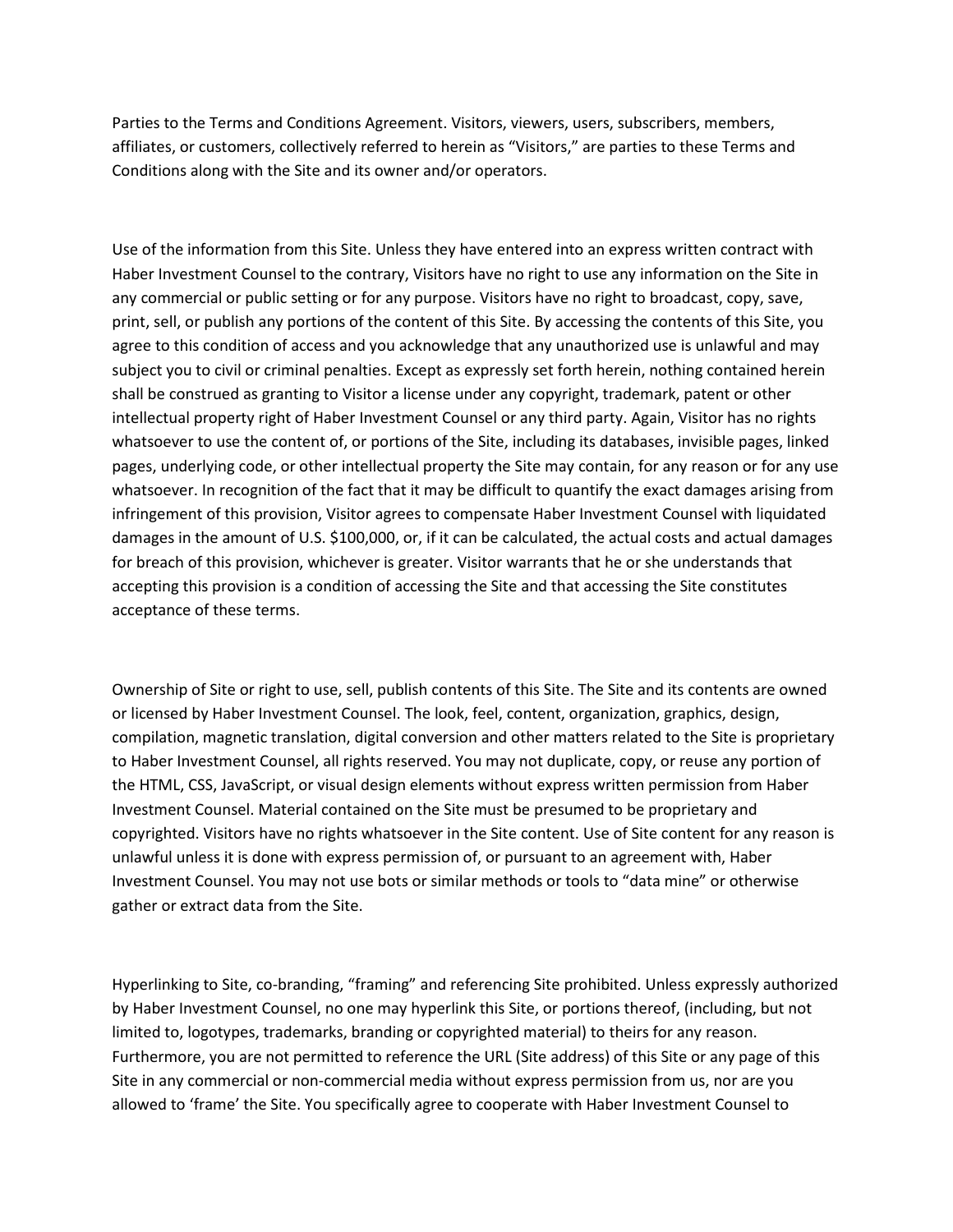remove or de-activate any such activities, and you shall be liable for all damages arising from violation of this provision. In recognition of the fact that it may be difficult to quantify the exact damages arising from infringement of this provision, you agree to compensate Haber Investment Counsel with liquidated damages in the amount of U.S. \$100,000, or, if it can be calculated, the actual costs and actual damages for breach of this provision, whichever is greater. You warrant that you understand that accepting this provision is a condition of accessing the Site and that accessing it constitutes acceptance.

Disclaimer for Contents of Site. The user of the Site assumes all responsibility and risk for the use of the Site and the internet generally. Haber Investment Counsel assumes no responsibility for the accuracy, completeness, reliability or usefulness of any information (or other material), apparatus, or other process contained on, distributed through, or linked downloaded or accessed from the Site. Unless you have otherwise entered into an express contract to the contrary with us, you have no right to rely on any information contained herein as accurate. We make no such warranty.

Disclaimer for harm caused to your computer or software from interacting with this Site or its contents. Visitor assumes all risk of viruses, worms. or other corrupting factors. We assume no responsibility for damage to computers or software of the Visitor or any person the Visitor subsequently communicates with from corrupting code or data that is inadvertently passed to the Visitor's computer. Again, Visitor views and interacts with this Site, or banners or pop-ups or advertising displayed thereon, at his own risk.

Disclaimer for harm caused by downloads. Visitor downloads information from this Site at his own risk. Haber Investment Counsel makes no warranty that downloads are free of corrupting computer codes, including, but not limited to, viruses and worms.

Limitation of Liability. By viewing, using, or interacting in any manner with this Site, including banners, advertising, or pop-ups, downloads, and as a condition of the Site to allow his lawful viewing, Visitor forever waives all right to claims of damage of any and all description based on any causal factor resulting in any possible harm, no matter how heinous or extensive, whether physical or emotional, foreseeable or unforeseeable, whether personal or commercial in nature. For any jurisdictions that may now allow for these exclusions our maximum liability will not exceed the amount paid by you, if any, for using our Site or service.

Haber Investment Counsel shall not be liable for any direct, indirect, incidental, special, consequential or exemplary damages, including but not limited to, damages for loss of profits, goodwill, use, data or other intangible losses (even if Haber Investment Counsel has been advised of the possibility of such damages), resulting from: (a) the use or the inability to use the Site; (b) unauthorized access to or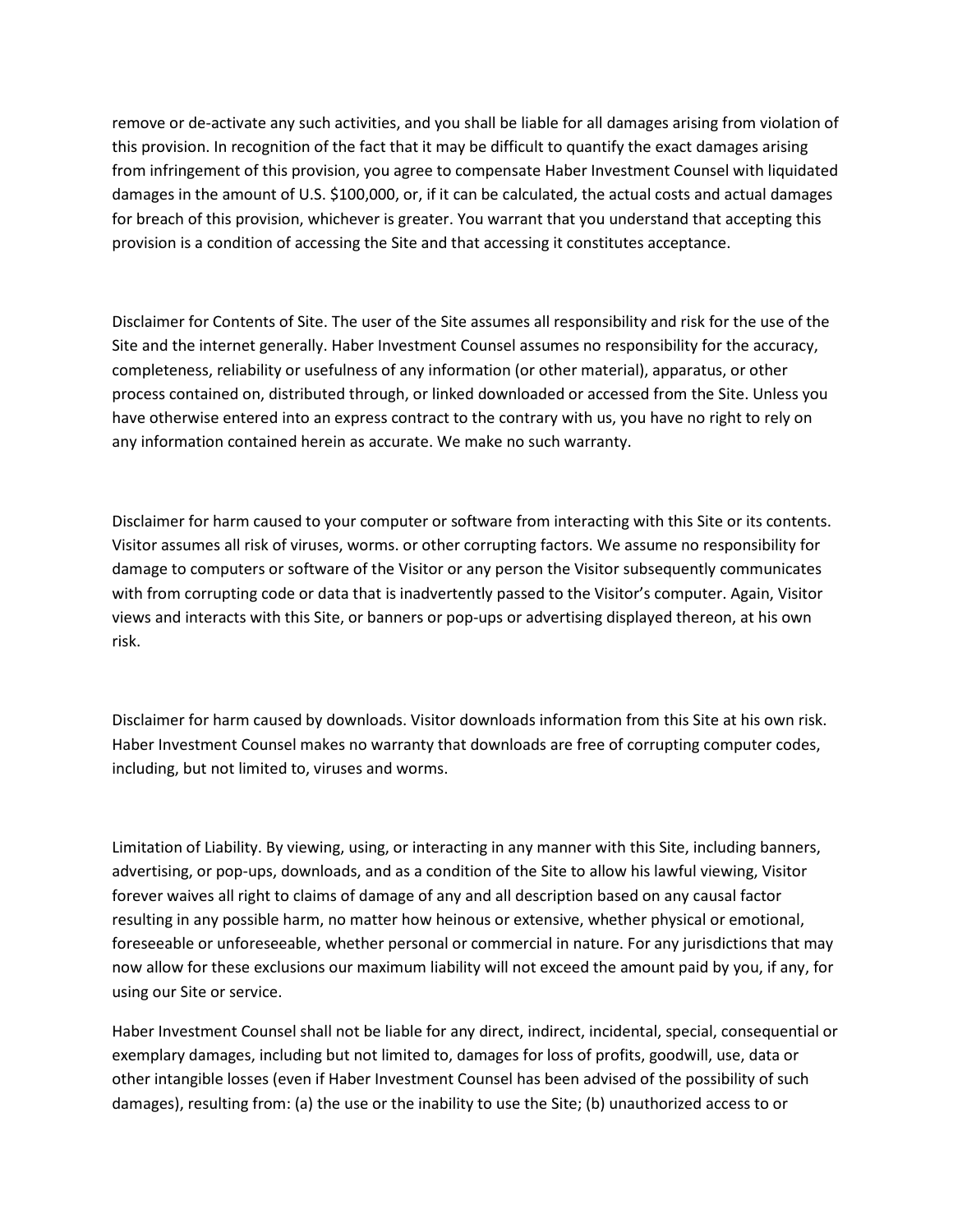alteration of your transmissions or data; (c) statements or conduct of any third party on the Site; or (d) or any other matter relating to the Site.

The Site is made available to you on an "as is" basis, without any warranties of any kind, and without any representations or guarantees.

Haber Investment Counsel and its affiliates hereby disclaim all warranties, representations and endorsements, express or implied, including, but not limited to, all implied warranties of merchantability, fitness for a particular purpose, title and non-infringement.

Indemnification. Visitor agrees that in the event he causes damage to us or a third party as a result of or relating to the use of the Site, Visitor will indemnify us for, and, if applicable, defend us against, any claims for damages.

Submissions. Visitor agrees as a condition of viewing the Site, that any communication between Visitor and the Site is deemed a submission. All submissions, including portions thereof, graphics contained thereon, or any of the content of the submission, shall become the exclusive property of the Site and may be used, without further permission, for commercial use without compensation of any kind. Visitor agrees to only communicate that information to the Site, which it wishes to forever allow the Site to use in any manner as it sees fit. "Submissions" are also governed by the provisions of our Privacy Policy.

You agree and warrant that you will not post or store on, or transmit, submit or otherwise provide through, the Site any information, content or other material which (a) violates, infringes or misappropriates any intellectual property right, any right of privacy or publicity, or any other right of any person or entity, (b) is harmful, threatening, abusive, harassing, false, misleading, defamatory, vulgar, obscene, sexually explicit, profane, hateful or racially, ethically or otherwise objectionable, or that violates any applicable law or regulation, or (c) contains any computer viruses, worms or other potentially damaging computer programs or files.

Notice. No additional notice of any kind for any reason is required to be given to Visitor and Visitor expressly acknowledges and agrees that the right to notice is waived as a condition for permission to view or interact with the Site.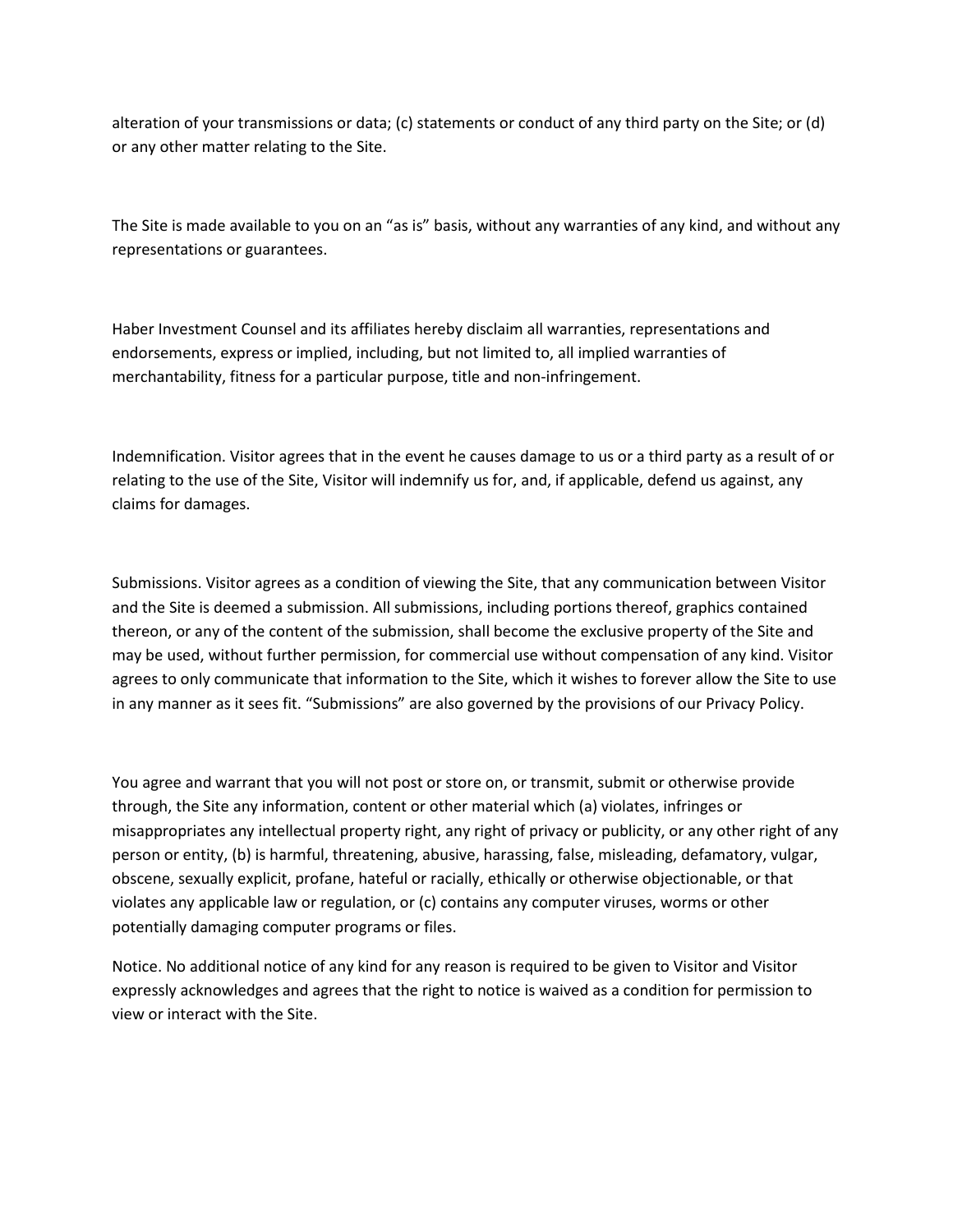Disputes. In consideration of Haber Investment Counsel allowing your viewing, using or interacting with this Site, Visitor agrees to submit any claim, dispute, or controversy ("Claim") of any kind (whether in contract, tort or otherwise) arising out of or relating to this purchase, this product, including solicitation issues, privacy issues, and terms of use issues to binding arbitration.

Arbitration shall be conducted pursuant to the rules (the "Rules") of the American Arbitration Association (the "AAA") which are in effect on the date a dispute is submitted to the AAA. Information about the AAA, the Rules, and its forms are available from the American Arbitration Association, 335 Madison Avenue, Floor 10, New York, New York, 10017-4605. Hearing will take place in the city or county where the office of Haber Investment Counsel is located.

In no case shall the Visitor have the right to go to court or have a jury trial. Visitor will not have the right to engage in pre-trial discovery except as provided in the Rules and will not have the right to participate as a representative or member of any class of claimants pertaining to any Claim subject to arbitration. The arbitrator's decision will be final and binding.

The prevailing party shall be reimbursed by the other party for any and all costs associated with the dispute arbitration, including, without limitation, attorney fees, collection fees, investigation fees, travel expenses.

Jurisdiction and venue. If any matter concerning this purchase shall be brought before a court of law, pre- or post-arbitration, Visitor agrees to that the sole and proper jurisdiction to be the state and city stated in the contact information of Site unless otherwise herein specified. In the event of any litigation is in a federal court, the proper court shall be the closest federal court applicable to Haber Investment Counsel' address.

## **Privacy Policy**

We understand that privacy online is important to users of our Site, especially when conducting business. This statement governs our privacy policies with respect to those users of the Site ("Visitors") who visit without transacting business and Visitors who register to transact business on the Site and make use of the various services offered by Haber Investment Counsel (collectively, "Services") ("Authorized Customers").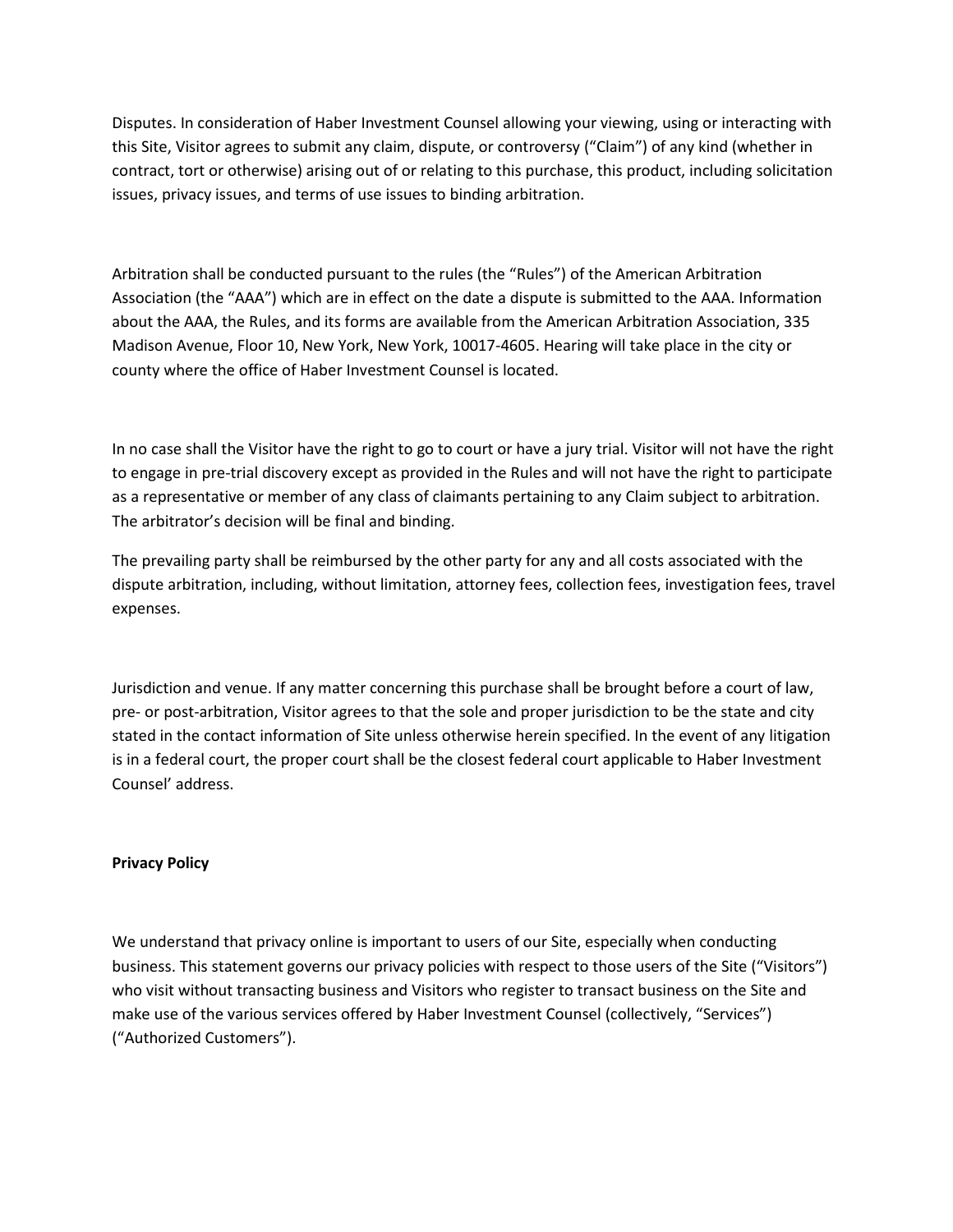"Personally Identifiable Information" refers to any information that identifies or can be used to identify, contact, or locate the person to whom such information pertains, including, but not limited to, name, address, phone number, fax number, email address, financial profiles, social security number, and credit card information. Personally Identifiable Information does not include information that is collected anonymously (that is, without identification of the individual user) or demographic information not connected to an identified individual.

What Personally Identifiable Information is collected? We may collect basic user profile information from all of our Visitors. We collect the following additional information from our Authorized Customers: the names, addresses, phone numbers and email addresses of Authorized Customers, the nature and size of the business, and the nature and size of the advertising inventory that the Authorized Customer intends to purchase or sell.

What organizations are collecting the information? In addition to our direct collection of information, our third party service vendors (such as credit card companies, clearinghouses and banks) who may provide such services as credit, insurance, and escrow services may collect this information from our Visitors and Authorized Customers. We do not control how these third parties use such information, but we do ask them to disclose how they use personal information provided to them from Visitors and Authorized Customers. Some of these third parties may be intermediaries that act solely as links in the distribution chain, and do not store, retain, or use the information given to them.

How does the Site use Personally Identifiable Information? We use Personally Identifiable Information to customize the Site, to make appropriate service offerings, and to fulfill buying and selling requests on the Site. We may email Visitors and Authorized Customers about research or purchase and selling opportunities on the Site or information related to the subject matter of the Site. We may also use Personally Identifiable Information to contact Visitors and Authorized Customers in response to specific inquiries, or to provide requested information.

With whom may the information may be shared? Personally Identifiable Information about Authorized Customers may be shared with other Authorized Customers who wish to evaluate potential transactions with other Authorized Customers. We may share aggregated information about our Visitors, including the demographics of our Visitors and Authorized Customers, with our affiliated agencies and third party vendors. We also offer the opportunity to "opt out" of receiving information or being contacted by us or by any agency acting on our behalf.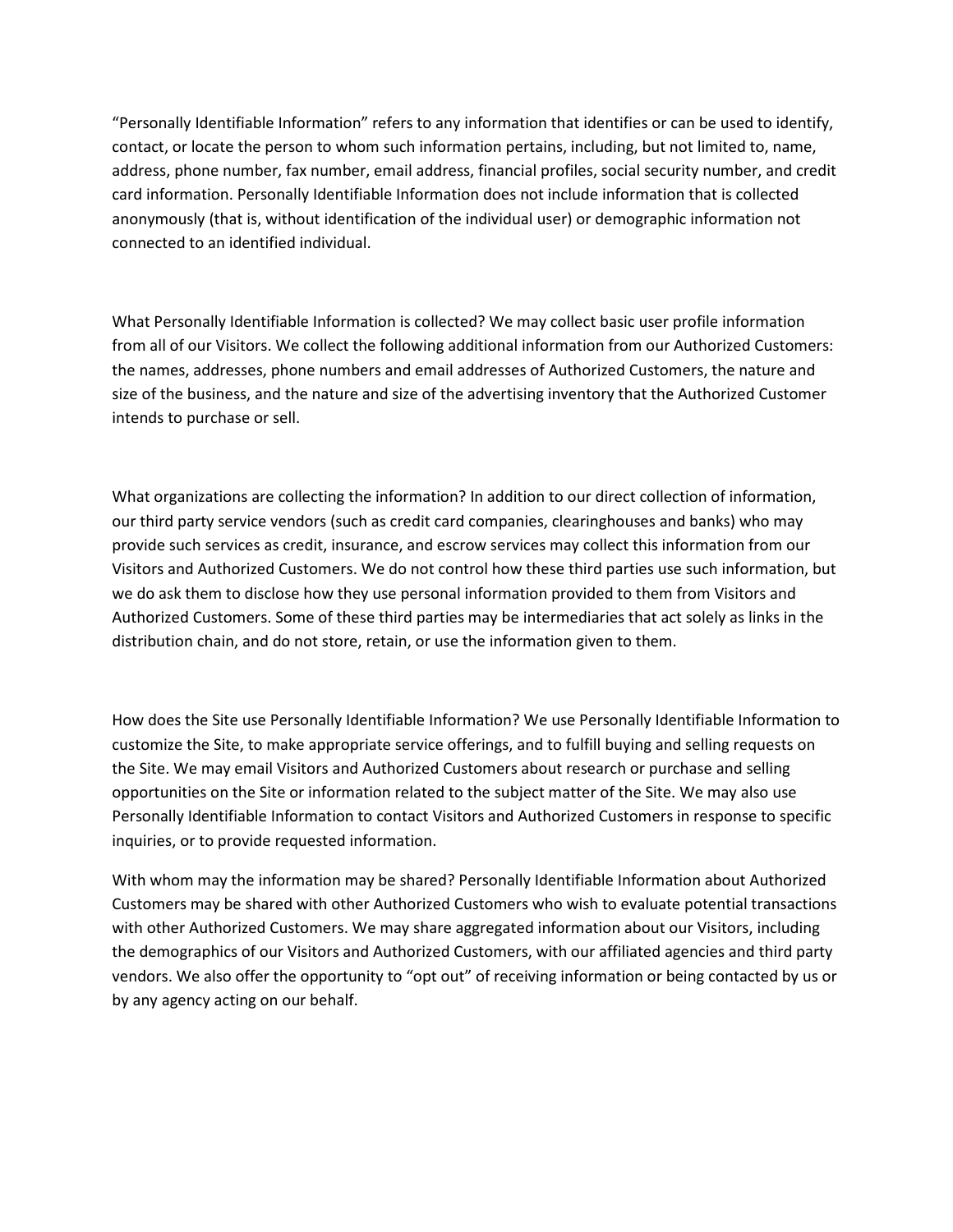How is Personally Identifiable Information stored? Personally Identifiable Information collected by Haber Investment Counsel, ("Haber Investment Counsel") is securely stored and is not accessible to third parties or employees of Haber Investment Counsel except for use as indicated above.

What choices are available to Visitors regarding collection, use and distribution of the information? Visitors and Authorized Customers may opt out of receiving unsolicited information from or being contacted by us and/or our vendors and affiliated agencies by responding to emails as instructed, or by contacting us at operations@haberinvestment.com.

Are Cookies Used on the Site? Cookies are used for a variety of reasons. We use Cookies to obtain information about the preferences of our Visitors and the services they select. We also use Cookies for security purposes to protect our Authorized Customers. For example, if an Authorized Customer is logged on and the site is unused for more than 10 minutes, we will automatically log the Authorized Customer off.

How does Haber Investment Counsel use login information? Haber Investment Counsel uses login information, including, but not limited to, IP addresses, ISPs, and browser types, to analyze trends, administer the Site, track a user's movement and use, and gather broad demographic information.

What partners or service providers have access to Personally Identifiable Information from Visitors and/or Authorized Customers on the Site? Haber Investment Counsel has entered into and will continue to enter into partnerships and other affiliations with a number of vendors. Such vendors may have access to certain Personally Identifiable Information on a need to know basis for evaluating Authorized Customers for service eligibility. Our privacy policy does not cover their collection or use of this information. Disclosure of Personally Identifiable Information to comply with law. We will disclose Personally Identifiable Information in order to comply with a court order or subpoena or a request from a law enforcement agency to release information. We will also disclose Personally Identifiable Information when reasonably necessary to protect the safety of our Visitors and Authorized Customers.

How does the Site keep Personally Identifiable Information secure? All of our employees are familiar with our security policy and practices. The Personally Identifiable Information of our Visitors and Authorized Customers is only accessible to a limited number of qualified employees who are given a password in order to gain access to the information. We audit our security systems and processes on a regular basis. Sensitive information, such as credit card numbers or social security numbers, is protected by encryption protocols in place to protect information sent over the Internet. While we take commercially reasonable measures to maintain a secure site, electronic communications and databases are subject to errors, tampering and break-ins, and we cannot guarantee or warrant that such events